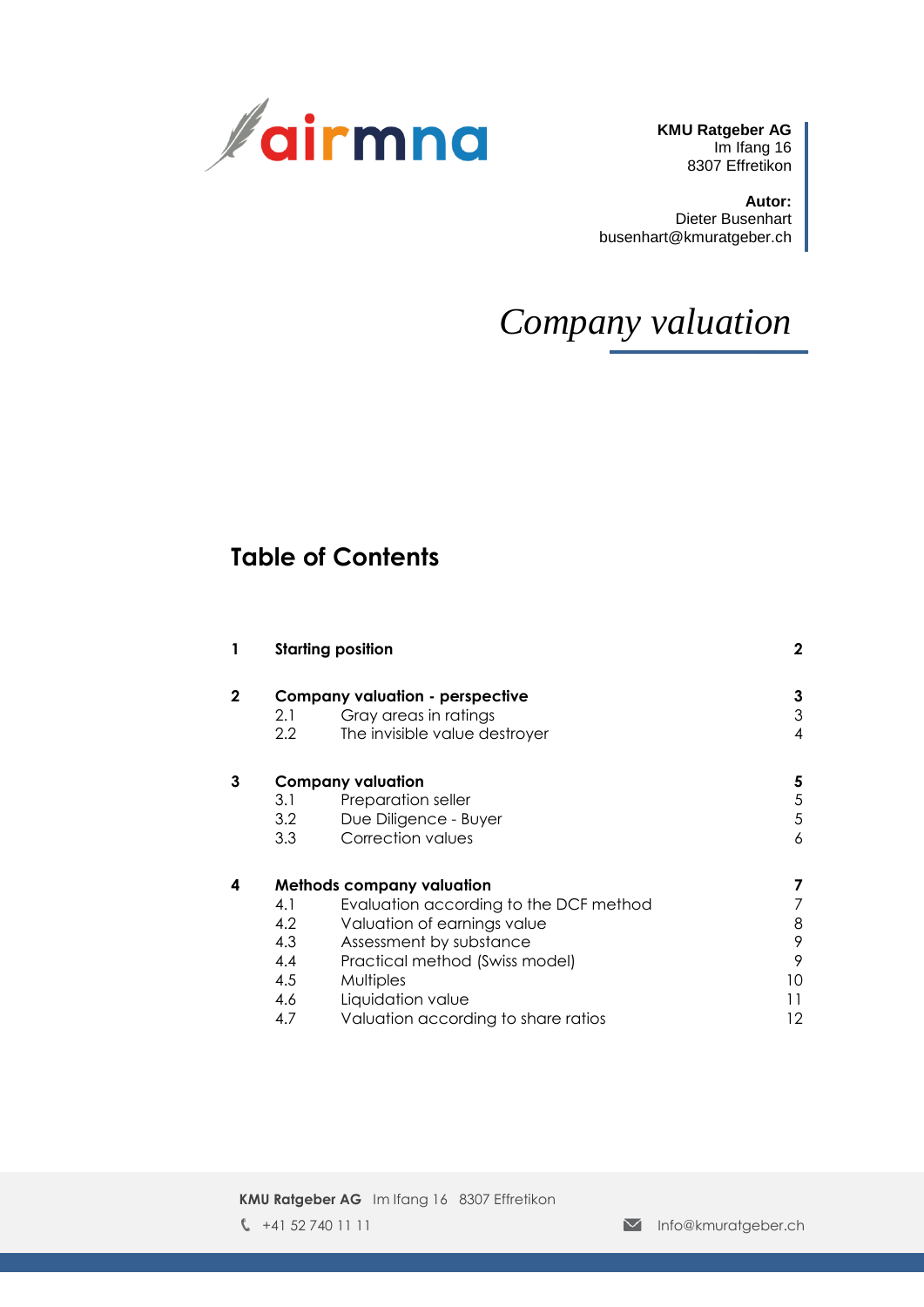

## **1 Starting position**

<span id="page-1-0"></span>Company valuations are necessary in different phases of a company. Most of these are crucial situations in which there are great opportunities, but also major risks.

When evaluating companies or parts of companies, buyers and sellers leave nothing to chance. The company representatives (source: KPMG study) from companies with M&A experience name the following as the method used:

| DCF / Earnings Value Method:  | 69%    |
|-------------------------------|--------|
| Practitioner method:          | $39\%$ |
| Multiples:                    | 28%    |
| Comparable transactions:      | 20%    |
| Economic Value Added: (EVA®): | 19%    |

Other methods are only used in rare cases. More than half of the companies use several methods. The most common is a combination of discounted cash flow and practitioner methods. The latter serves primarily to check the plausibility of the result. In contrast, substance value calculations are practically out of the ranks.

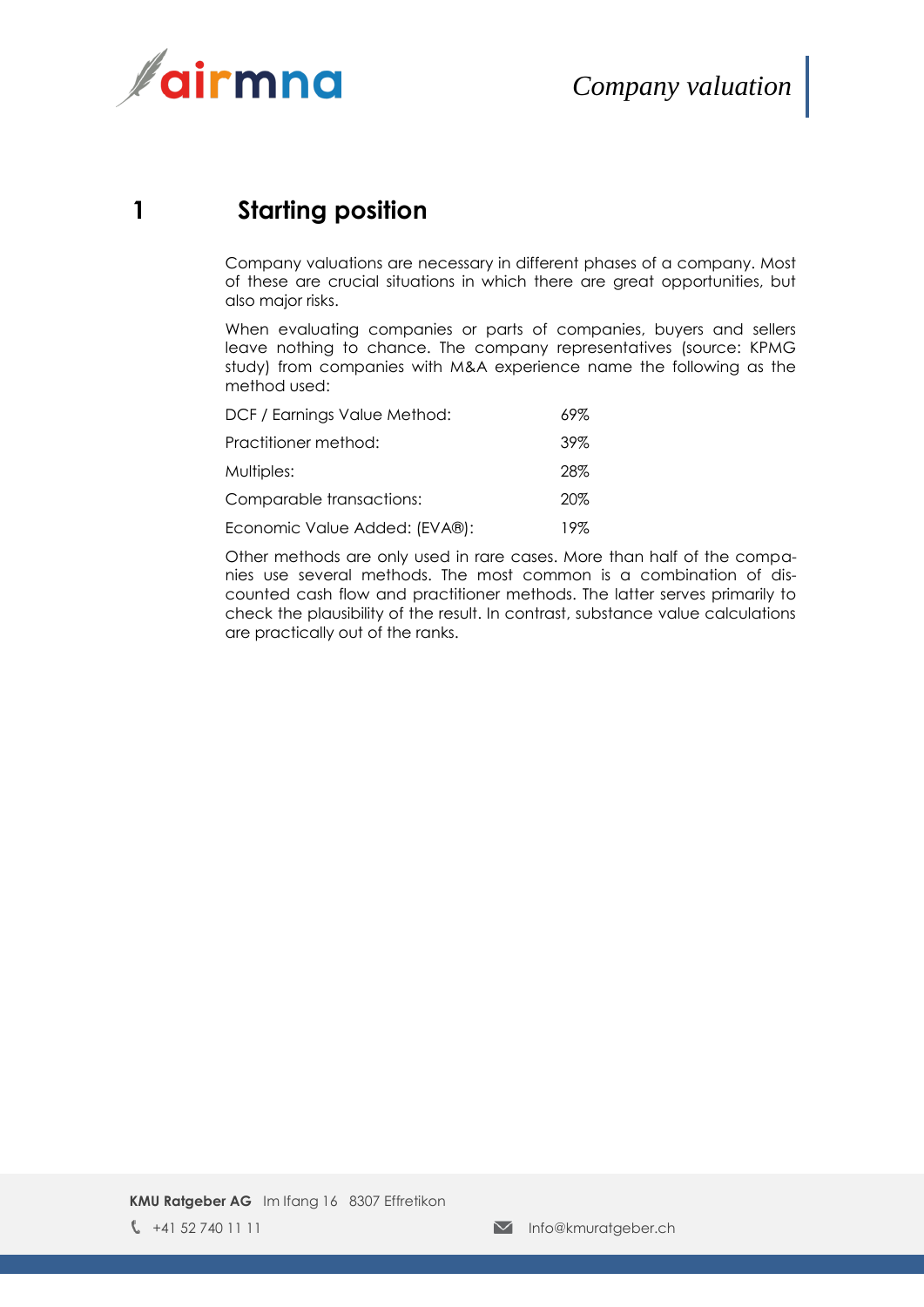

### <span id="page-2-0"></span>**2 Company valuation - perspective**

#### <span id="page-2-1"></span>2.1 Gray areas in ratings

Reviews often correspond more to the desire for a high retail price than to reality. Various misunderstandings creep in, which we briefly address here. If you have any questions, call us. We are looking forward to your contact.

A lot is published about assessment methods. How the content for this is to be determined is up to the free market. It is not forbidden to set the price bar very high. It could be that the world champion in high jump is interested in the company in question. If not, you have to find an athlete who is more of a champion in the regional league.

We are often confronted with the following points when evaluation reports are presented to us.

- **Increase financial results by smoothing costs and anticipating poten**tial revenue increases.
- Trivialization of risks (example: the sales share of a customer of 30% without contractual commitment should not be a risk!).
- $\blacksquare$  The company has great potential, which the successor can easily tap (question: why didn't the previous owner do it himself?).
- Calculation of hidden reserves on real estate with low interest rates (7.5 - 8.0% should be expected for commercial real estate. Less than 6% is clearly too low).
- **E** Arithmetical upgrading of the real estate, without simultaneously burdening the profit and loss calculation costs on this basis.
- **Profit capitalization with interest rates below 10%. Such approaches** are usually difficult to implement in the market. 12 - 18% are realistic depending on the industry and risk profile.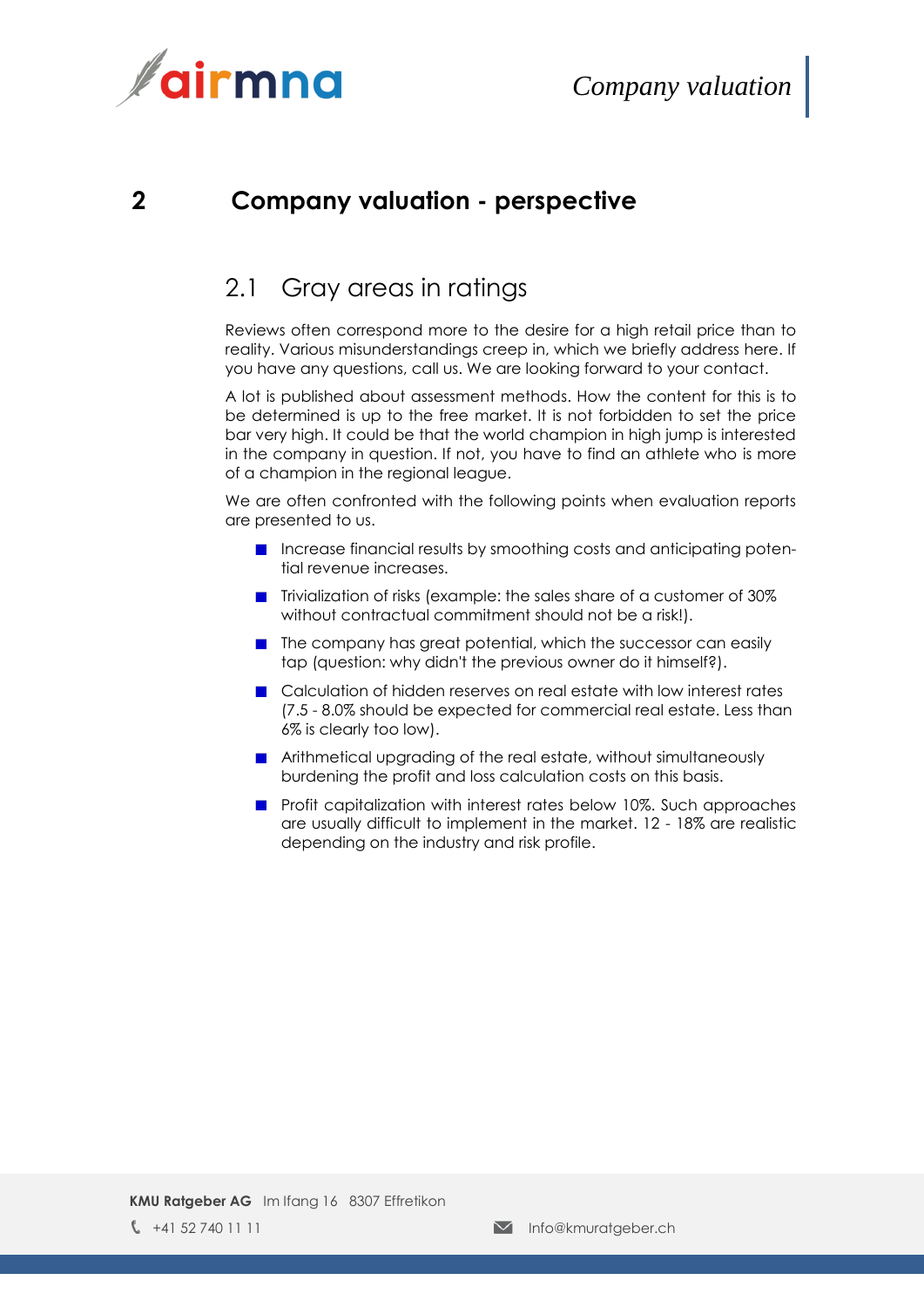

## <span id="page-3-0"></span>2.2 The invisible value destroyer

The waste of resources often goes unnoticed along the processes. Excessive inventories waste money on storage space and interest. The inadequate training of employees causes quality problems and wastes material and personnel costs. Waiting times and internal transport routes for products extend delivery times and waste liquidity, which the company has to finance through loans. A bureaucratic corporate culture with "box thinking" wastes money through duplication, delaying or losing orders. Careless use of energy wastes ecological resources that affect the income statement, but also the environment and the climate. The examples would still be many.

The waste presses on the earnings situation and thus on the realizable sales price. Most companies do not primarily need to make more sales to make higher profits. Rather, you should structure your processes so that they are consistent with sales.

The successor has the opportunity to quickly and sustainably improve the earnings situation by working more efficiently. The profit from this belongs to him and is only rewarded to the seller in exceptional cases.

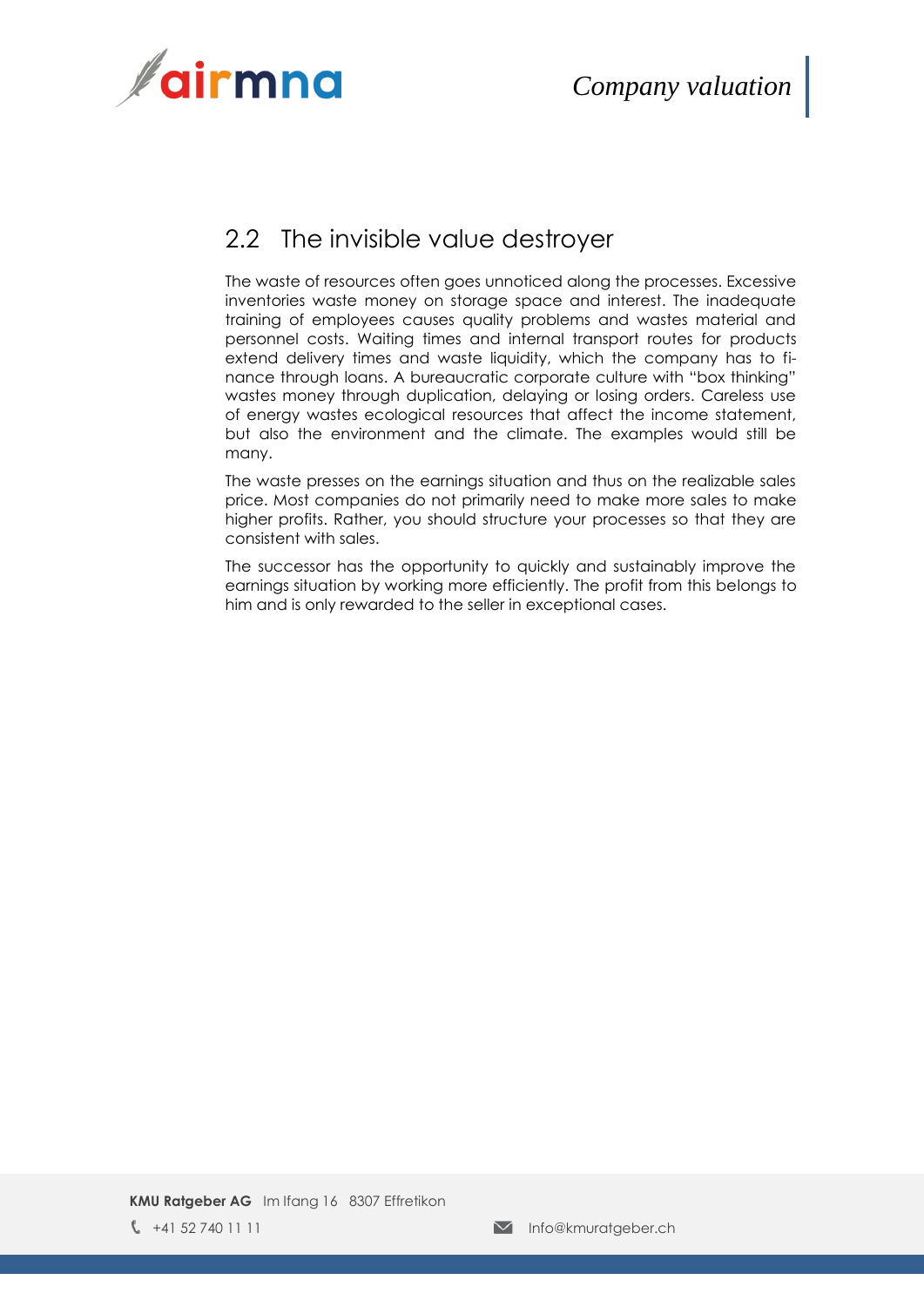

#### <span id="page-4-0"></span>**3 Company valuation**

#### <span id="page-4-1"></span>3.1 Preparation seller

In the course of a company valuation, the seller should analyze his company in depth. In the company analysis, factors such as the mission statement, evaluation, value drivers and stakeholders are considered.

#### **The company analysis serves for:**

Measures to add value before a company is sold

Risk assessment and the resulting surcharges / discounts in company valuation

<span id="page-4-2"></span>Argumentation criteria for sellers / buyers

### 3.2 Due Diligence - Buyer

A due diligence is a check that is usually initiated by the buyer when purchasing companies or company holdings.

It serves to bring the future buyer as fully as possible to the knowledge of the seller, to obtain a confirmation for the previous information and information, to capture and evaluate as many opportunities and risks as possible, to obtain information for the improvement of the business.

Depending on the size and complexity of the company, due diligence can take on a large scope. For this purpose, the buyer selects the appropriate specialists who will examine the company to be acquired for him.

These experts, such as trustees, tax consultants, auditors and lawyers, sometimes also technical, industry and financial experts, are responsible for their assessments, so it can be assumed that all auditors exercise great caution and due diligence can therefore of course be very extensive.

The results of a due diligence are recorded in the due diligence report and influence the negotiations, in particular the guarantee catalog and the purchase price determination. A neutral third party can help with a plausible weighting of risks in the event of a dispute.

Credit institutions often want to see the due diligence report, its statements influence the financing.

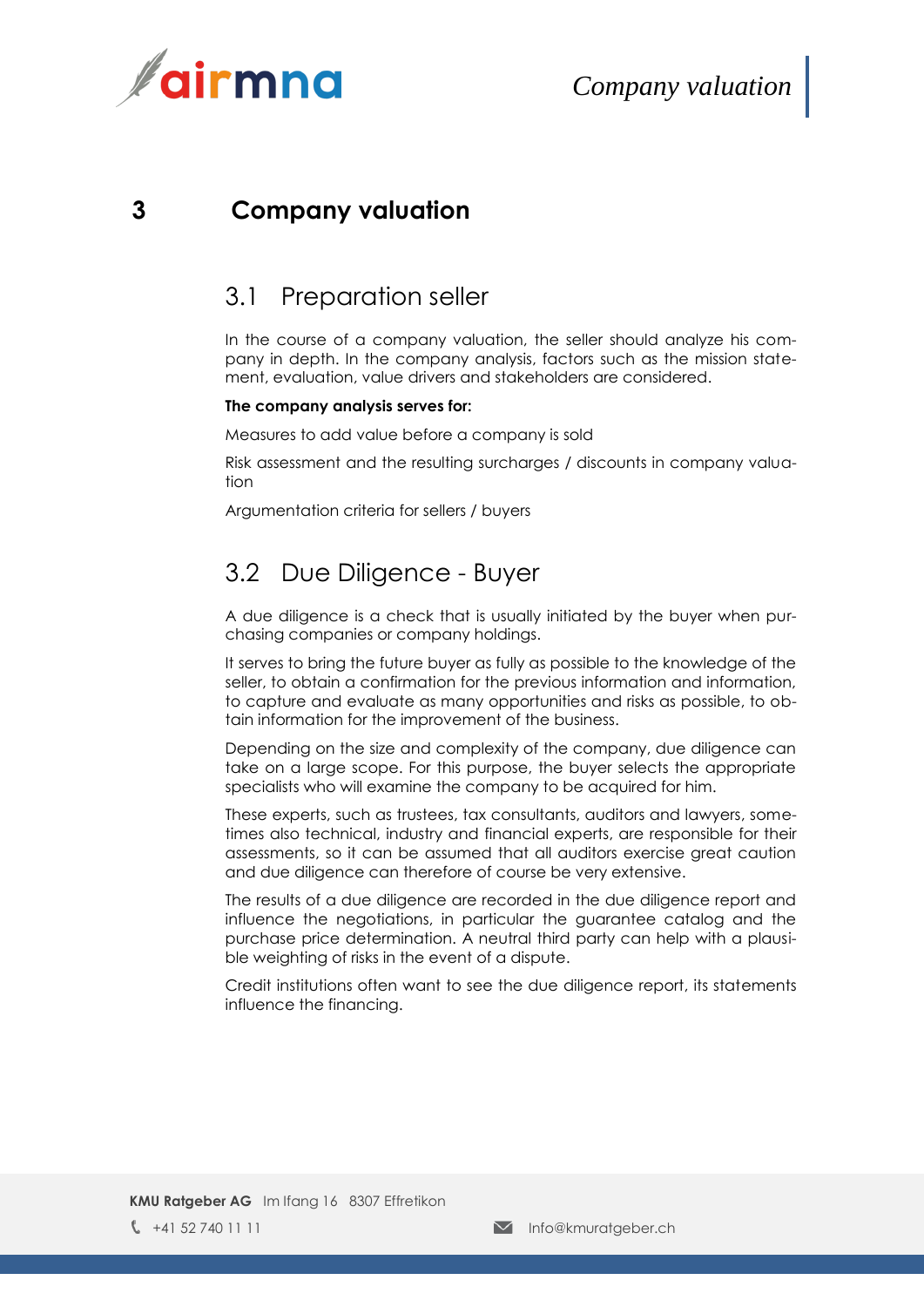

Due diligence is a delicate matter for a seller because at the time of the review, employees are usually not yet aware of the intention to sell.

Nowadays, it is also common to set up virtual data rooms with all relevant documents and contract copies. A prospective buyer receives access rights against a protected password, which allow him to view the documents. Such a digital data room can be set up with the software [www.KMUaudit.ch](http://www.kmuaudit.ch/) .

The provision of a virtual data room also has the not to be underestimated advantage that several prospective buyers can check at the same time without having to appear in the company or even knowing about each other.

### <span id="page-5-0"></span>3.3 Correction values

For SMEs, the annual financial statement is the basis of a company valuation. The annual accounts are checked in accordance with internationally recognized standards such as IFRS or Swiss GAAP FER and corrected if necessary.

- **Possible corrections are:**
- **a** assets or liabilities not required for operations
- **a** assets or liabilities rated too low or too high
- **Expenses not required for operations**
- **Non-operating income**
- **Excessively booked expenses such as entrepreneurial wages, fi**nance or rent costs ...

If you want to create an assessment in the future, the budget figures are used. You get a good overview if you compare the financial indicators with the industry average. In addition, synergy potentials can be included in the evaluation by presenting the value chains and quantifying the individual positions.

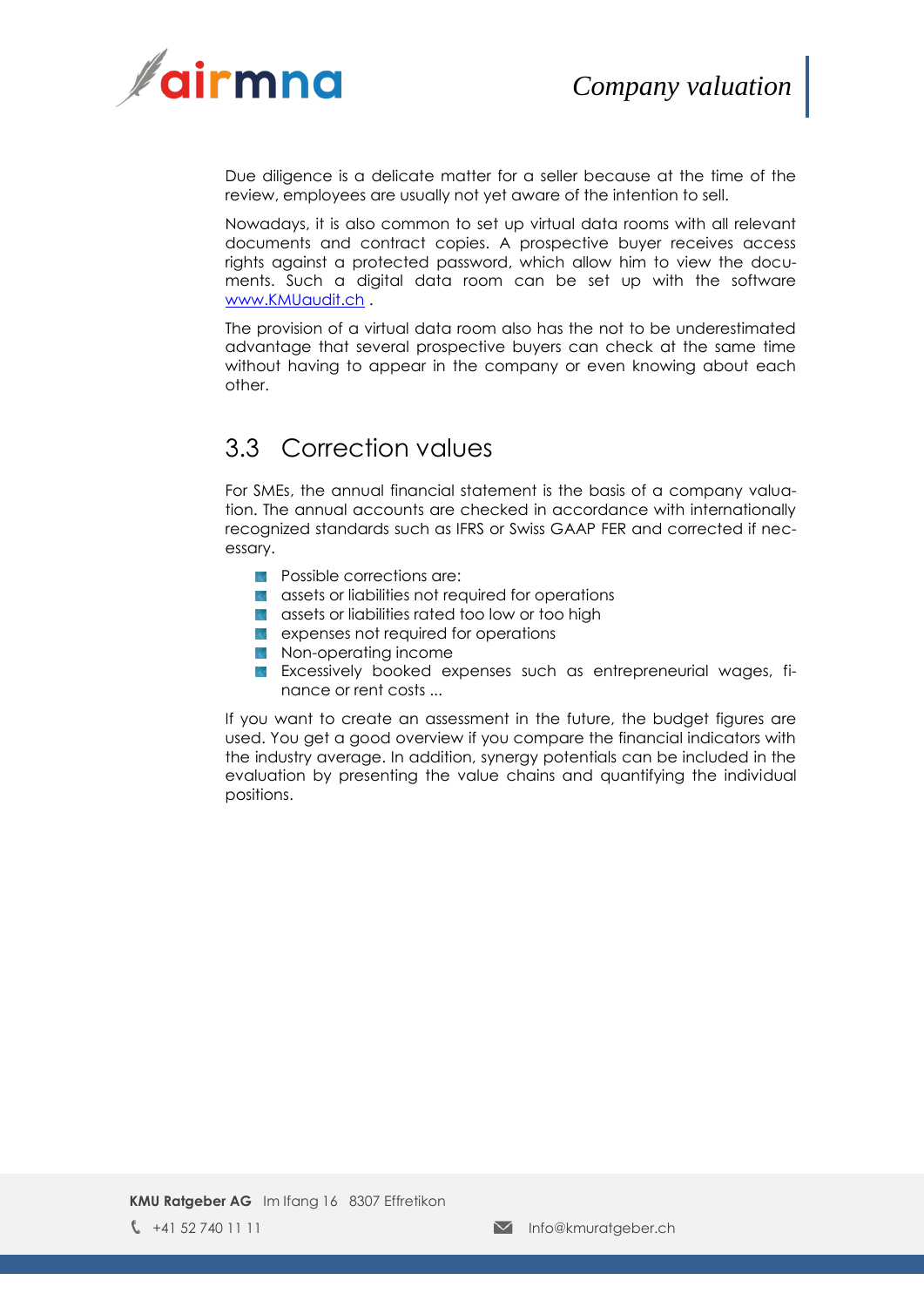



#### <span id="page-6-0"></span>**4 Methods company valuation**

### <span id="page-6-1"></span>4.1 Evaluation according to the DCF method

In the DCF method, a company value is worth as much as it can generate in the future in the form of free cash flow, which can be used for selffinanced growth or for the distribution to the owners.

As a first step, a company analysis is also created here, which shows the opportunities and risks in detail.

Based on this, the following values are recorded:

| Calculation of the total cost of capital "WACC" |                                     |                |           |  |
|-------------------------------------------------|-------------------------------------|----------------|-----------|--|
| Interest-bearing debt                           | 600                                 | 60%            |           |  |
| Equity                                          | 400                                 | 40%            |           |  |
| <b>Total</b>                                    | 1'000                               |                |           |  |
|                                                 |                                     | Factor         | Weight    |  |
| Interest after tax                              | 4.00%                               | 60%            | 2.40%     |  |
| Equity cost rate                                | 15.00%                              | 40%            | 6.00%     |  |
|                                                 | <b>Total cost of capital "WACC"</b> |                | 8.40%     |  |
| <b>Calculation of company value</b>             |                                     | <b>Interst</b> | <b>PV</b> |  |
|                                                 |                                     | <b>WACC</b>    |           |  |
| Free Cash Flow year 1                           | 140                                 | 0.9225         | 129       |  |
| Free Cash Flow year 2                           | 160                                 | 0.8510         | 136       |  |
| Free Cash Flow year 3                           | 80                                  | 0.7851         | 63        |  |
| Free Cash Flow year 4                           | 60                                  | 0.7242         | 43        |  |
| Free Cash Flow year 5                           | 160                                 | 0.6681         | 107       |  |
| <b>Free Cash Flow average</b>                   | 120                                 |                |           |  |
| residual value                                  | 1'429                               | 0.6681         | 954       |  |
| residual value = CF average / WACC * interest)  |                                     |                |           |  |
| <b>Gross company value</b>                      |                                     |                | 1'433     |  |
|                                                 | - Interest-bearing debt             |                | $-600$    |  |
|                                                 | <b>DCF / Company valuation</b>      |                | 833       |  |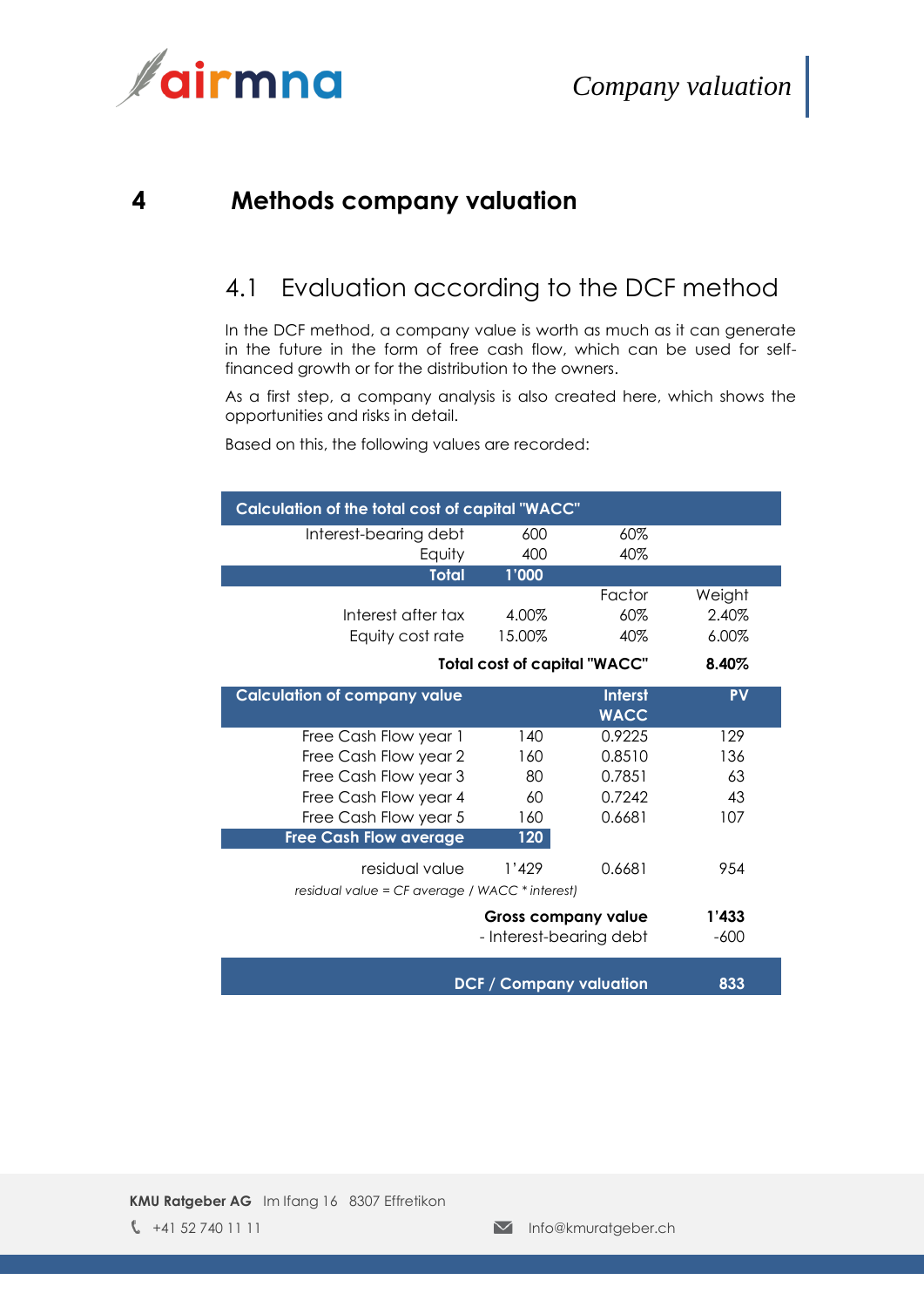

## <span id="page-7-0"></span>4.2 Valuation of earnings value

The revised annual accounts serve as the basis. In addition, corrections according to the guidelines of recognized standards such as Swiss GAAP FER or IFRS are taken into account.

In addition to the corrections, further risk discounts can be made based on the rating and size of the company. For SMEs, the realistic capitalization rate is usually between 12% and 17%. This ensures that the successor will have amortized their investment in 5 and 7 years.

| <b>Valuation of earnings</b>      |                         |                                    |                        |         |
|-----------------------------------|-------------------------|------------------------------------|------------------------|---------|
|                                   |                         | 2017                               | 2018                   | 2019    |
|                                   | Earnings                | 68'750                             | 85'450                 | 77'800  |
|                                   | <b>Correction value</b> |                                    |                        |         |
|                                   | - Revaluations          | $-20'000$                          |                        |         |
|                                   | +/- Depreciation        | 10'000                             | 15'000                 | 15'000  |
|                                   | $+/-$ accruals          |                                    | $-8'000$               |         |
|                                   | +/- Future potential    |                                    |                        | 15'000  |
| <b>Profits after corrections</b>  |                         | 58'750                             | 92'450                 | 107'800 |
|                                   |                         |                                    |                        |         |
|                                   |                         |                                    | <b>Weighted profit</b> | 86'333  |
|                                   |                         | <b>Basic rate (capitalization)</b> |                        | 13.50%  |
| Income value (capitalized profit) |                         |                                    |                        | 639'506 |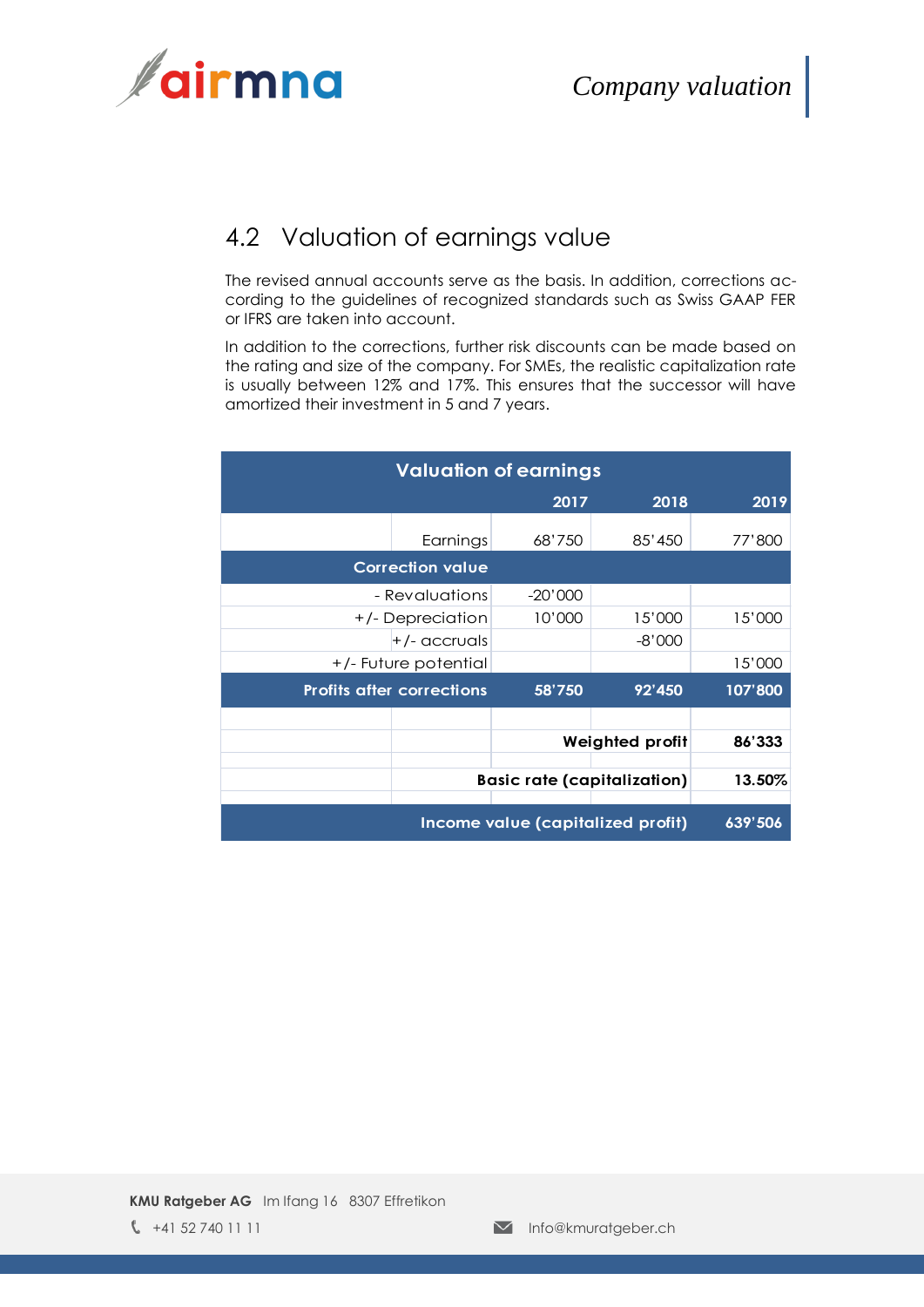

## <span id="page-8-0"></span>4.3 Assessment by substance

The substance value procedure determines the costs if you had to rebuild the company. In the past, this value was usually included in the company valuation.

|              |                                    | <b>Assets</b> | <b>Liabilities</b> |
|--------------|------------------------------------|---------------|--------------------|
|              | <b>Current assets</b>              |               |                    |
|              | <b>Debtors</b>                     | 458'000       |                    |
|              | Warehouse                          | 55'000        |                    |
|              | <b>Capital assets</b>              |               |                    |
|              | Fair value of the investments      | 1'580'000     |                    |
|              | Fair value of patents and licenses | 550'000       |                    |
| Ioan capital |                                    |               |                    |
|              | loan capital                       |               | 248'000            |
|              | short-term borrowed capital        |               | 1'400'000          |
| Total        |                                    | 2'643'000     | 1'648'000          |
|              | <b>Assessment by substance</b>     |               | 995'000            |

## <span id="page-8-1"></span>4.4 Practical method (Swiss model)

In the practitioner method, an attempt is made to form an average from the different results from the yield and net worth method by weighting and adding the values.

| <b>Earnings Value</b>          |         | Veight | <b>Value</b> |
|--------------------------------|---------|--------|--------------|
| $2 \times$                     | 947'500 | 66.6%  | 631'035      |
| <b>Assessment by substance</b> |         |        |              |
| 1 x                            | 995'000 | 33.3%  | 331'335      |
| <b>Value</b>                   |         |        |              |
| <b>Practical methode</b>       |         |        | 962'370      |

**KMU Ratgeber AG** Im Ifang 16 8307 Effretikon  $\sqrt{\phantom{a}}$  +41 52 740 11 11  $\sqrt{\phantom{a}}$  Info@kmuratgeber.ch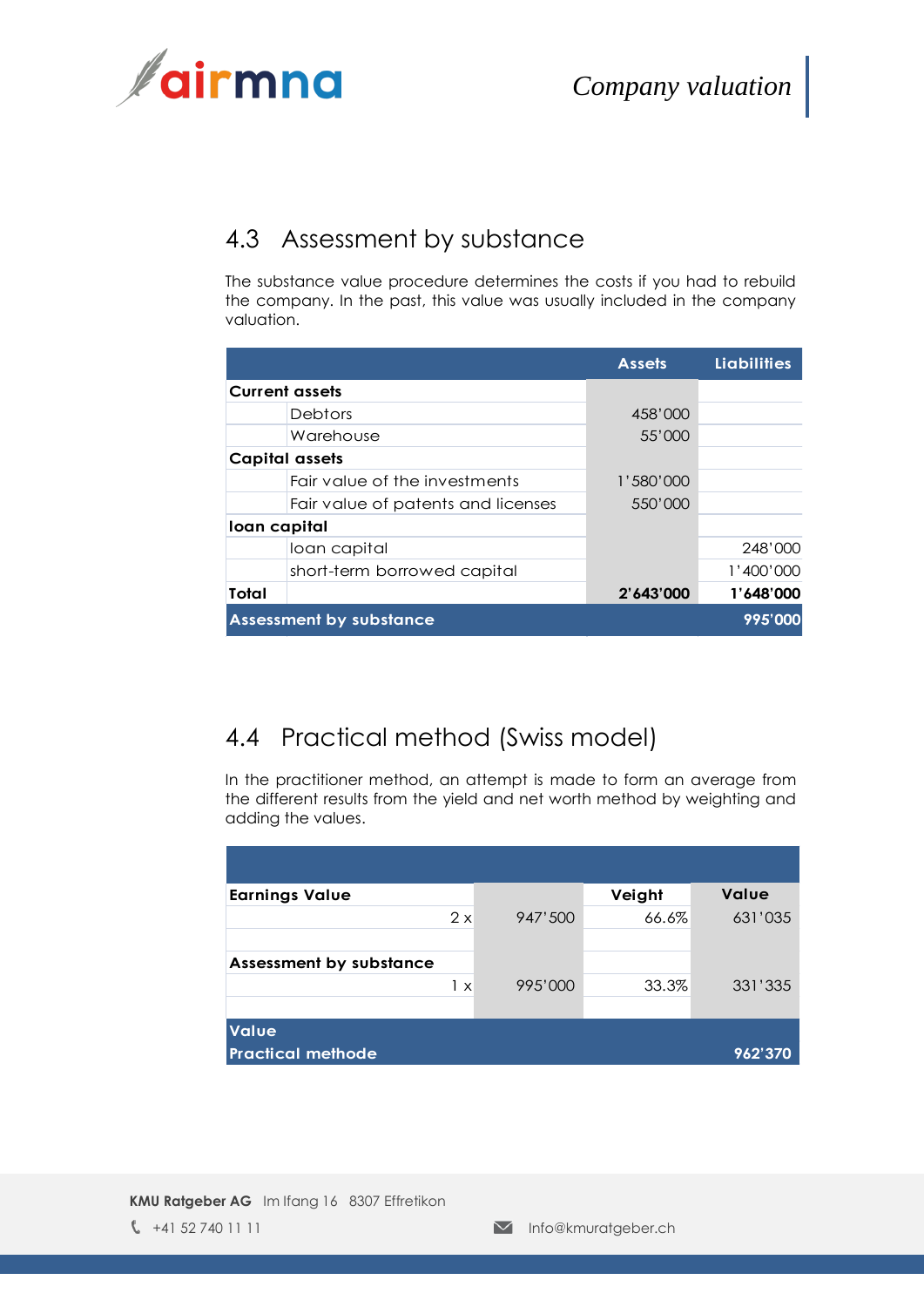

## <span id="page-9-0"></span>4.5 Multiples

The multiples are a simplified, yet effective business valuation for SMEs. A multiple of sales, EBIT or EBITDA is taken to determine the value of the company.

#### **The multiples vary according to industries:**

|                       |                 | <b>Multiples</b> |             |
|-----------------------|-----------------|------------------|-------------|
| <b>Branch</b>         | <b>Turnover</b> | <b>EBITDA</b>    | <b>EBIT</b> |
| Wholesale             | $0.4 - 0.8$     | $3 - 6$          | $3 - 6$     |
| Retail                | $0.2 - 0.5$     | $2 - 5$          | $3 - 6$     |
| Medical technology    | $0.6 - 1.2$     | $5 - 8$          | $6 - 9$     |
| Machine systems       | $0.2 - 0.6$     | $3 - 7$          | $4 - 8$     |
| Crafts / construction | $0.1 - 0.4$     | $2 - 4$          | $3 - 5$     |
| service               | $0.3 - 1.0$     | $3 - 7$          | $3 - 7$     |

#### **Multiples exampel**

|                | <b>Turnover</b> | <b>EBITDA</b> | <b>EBIT</b> |
|----------------|-----------------|---------------|-------------|
| Ø last 3 years | 500'000         | 65'000        | 50'000      |
|                |                 |               |             |
| factor         |                 |               |             |
| 0.75           | 375'000         |               |             |
|                | 500'000         |               |             |
| 1.25           | 625'000         |               |             |
| 4              |                 | 260'000       |             |
| 5              |                 | 325'000       | 250'000     |
| 6              |                 | 390'000       | 300'000     |
| 7              |                 |               | 350'000     |
|                |                 |               |             |
| Ø              | 500'000         | 325'000       | 300'000     |
| Ø Multiples    |                 | 375'000       |             |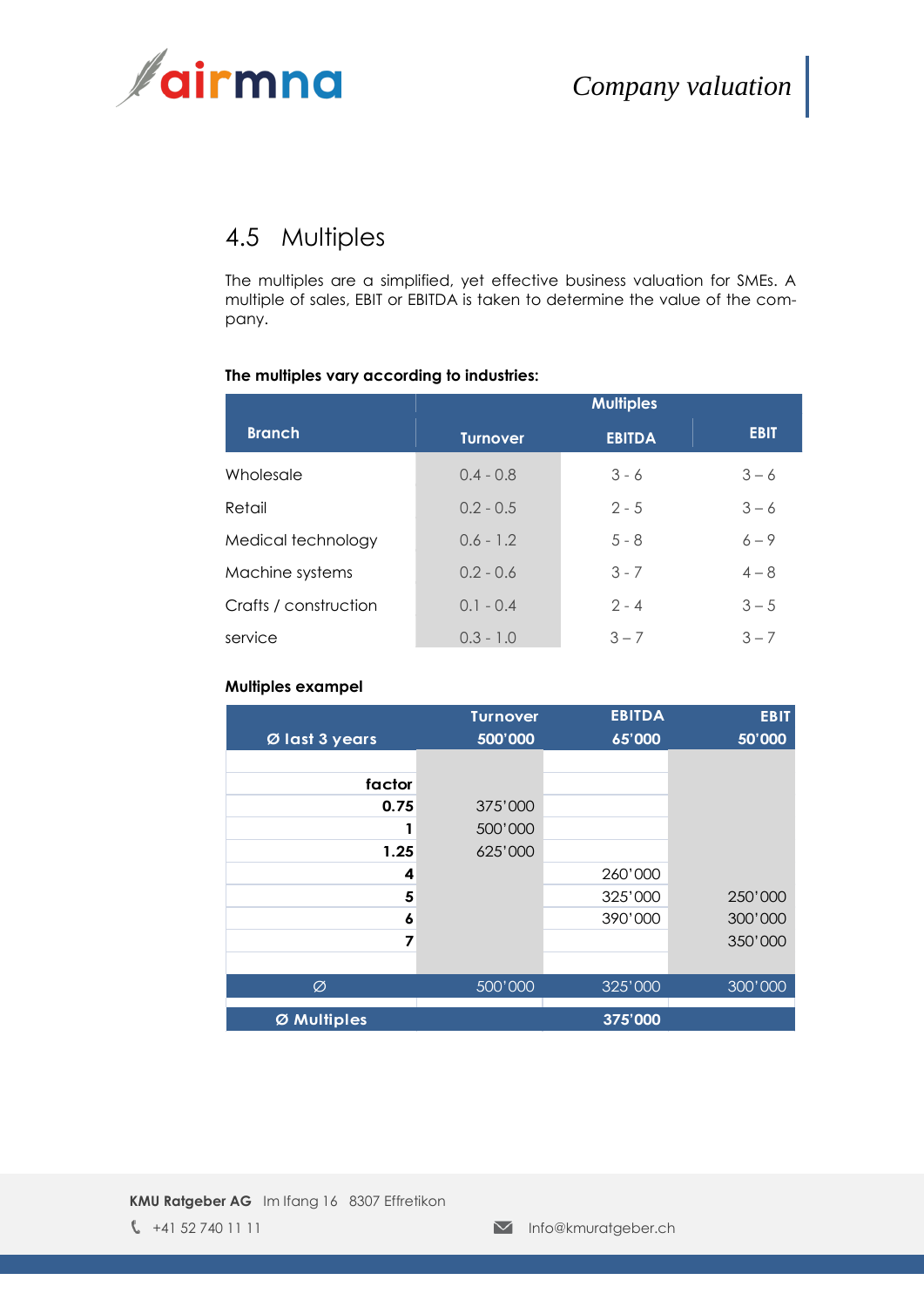

## <span id="page-10-0"></span>4.6 Liquidation value

The liquidation value assumes that the company will be abandoned.

It is now estimated what sales revenues the assets could generate if sold individually. The total of these estimated sales proceeds are offset against the outside capital and the result is the liquidation value.

|                   |                                    | <b>Assets</b> | <b>Liabilities</b> |
|-------------------|------------------------------------|---------------|--------------------|
|                   | <b>Current assets</b>              |               |                    |
|                   | Debtors                            | 458'000       |                    |
|                   | Warehouse                          | 55'000        |                    |
|                   | Capital assets                     |               |                    |
|                   | Fair value of the investments      | 600'000       |                    |
|                   | Fair value of patents and licenses | 750'000       |                    |
| loan capital      |                                    |               |                    |
|                   | loan capital                       |               | 248'000            |
|                   | short-term borrowed capital        |               | 1'400'000          |
| Total             |                                    | 1'863'000     | 1'648'000          |
| Liquidation value |                                    |               | 215'000            |

If a business is discontinued, significant discounts are generally required when valuing assets and surcharges apply when valuing liabilities. The liquidation value is almost always the absolute lower limit of the company valuation.

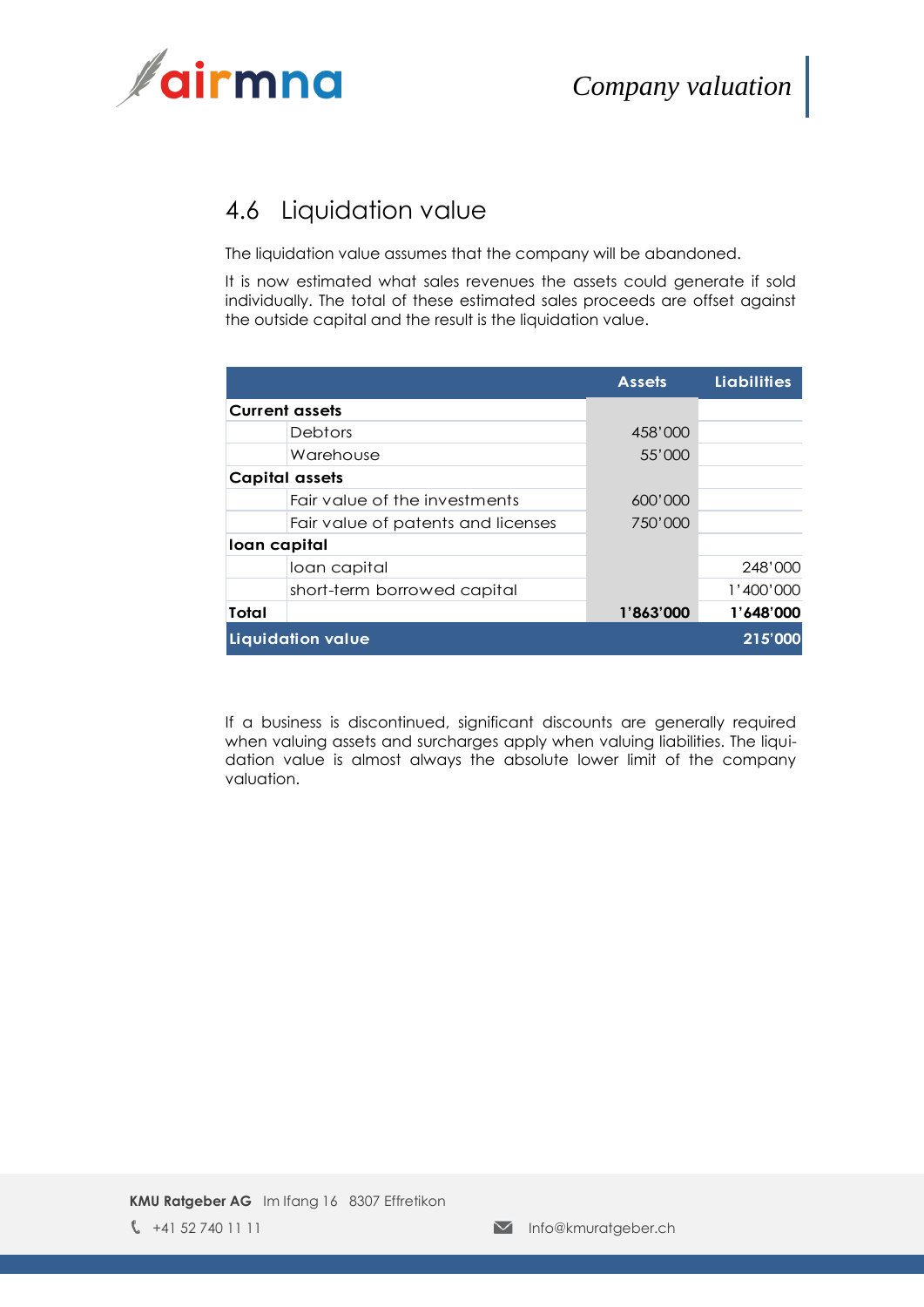

### <span id="page-11-0"></span>4.7 Valuation according to share ratios

Company valuation Stock ratios provide clues as to which stocks are cheap. The calculation is not entirely trivial, however.

Warren Buffett has become one of the richest people in the world with fundamental analysis. His recipe is to consistently look for stocks whose price is below their intrinsic value. On the stock exchange, he always finds bargain stocks whose price is cheap compared to what a company generates, earns or possesses in terms of value. The recipe for so-called value investing, which is about finding undervalued stocks, buying them and waiting for valuations to rise to a fair level again.

In addition to the difficulties, the stock exchange is repeatedly determined by market sentiments and trends that appear irrational and lead to apparently nonsensical valuations of stocks. Behavioral research shows that investors' decisions are often shaped by a number of prejudices. In so-called bull markets, greed plays a central role, in bear markets, on the other hand, panic. It is therefore often uncertain whether the supposed bargains will find their way back to the values that have been calculated as appropriate.

Still, if you don't just want to blindly buy stocks, it's good to find out about the state of the companies in question. You should therefore keep an eye on at least some key figures when making investment decisions.

#### 4.7.1 Price-earnings ratio (P / E)

The P / E ratio is calculated by dividing the share price by the earnings per share. It's the most common metric that tells how many years it will take for the price of a stock to be paid for by the company's profits. For example, if the price is 100 and earnings per share are 5, the P / E ratio is 20. When making a profit, the estimated profit for the next year or the year after that is often used.

The lower the P  $/$  E ratio, the cheaper the stock is. A stock with a P  $/$  E ratio of less than 10 is considered cheap, and one with a P / E ratio of over 20 is overpriced. The level of the key figure depends heavily on the industry.

The advantage of the price / earnings ratio is that it is easy to calculate. Conversely, the KGV only offers a snapshot. It is uncertain whether a share price will develop positively because it is currently low. The informative value of the KGV is also limited because a company can influence the reported profit through accounting measures.

A share with a high P / E ratio can also offer a good buying opportunity - for example for companies that are in a strong growth phase and for which far higher profits are in the future. Conversely, a low P / E ratio can also mean that the growth prospects are bad. The P / E ratio is useless for companies that do not make a profit.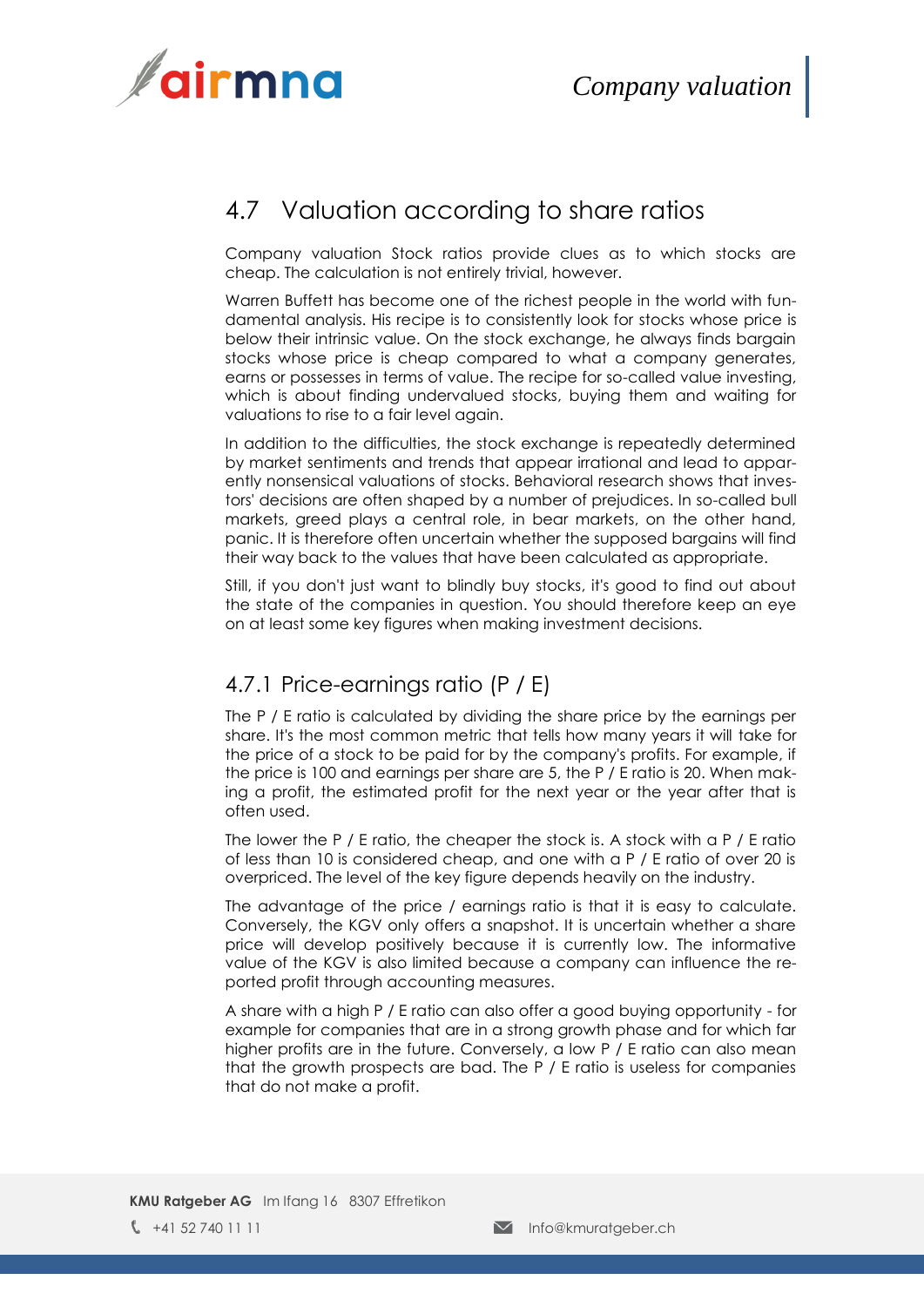

#### 4.7.2 Price-earnings-growth-ratio

The PEEG ratio is calculated by dividing the price / earnings ratio by the company's annual earnings growth as a percentage. For example, if a company has a P / E ratio of 12 and profits have grown by an average of 15 percent per year in the last few years, the P / E ratio is 0.8. If the P / E ratio is below 1, a share is considered undervalued, if it is over 1, it is overpriced.

The price-earnings-growth ratio was introduced because there are companies that have a high P / E ratio but whose earnings are growing strongly. Such companies can therefore still offer a good buying opportunity. However, the key figure should be treated with caution. The KGWV was the fashion indicator of the new economy. Between 1999 and 2003 it almost completely replaced the P / E ratio and also made companies with a very high P / E ratio seem like bargains. When the dot-com bubble burst, many bona fide investors were punished.

#### 4.7.3 Price-to-book ratio (PBR)

The PBR is calculated by dividing the share price by the book value per share. The book value states what the substance of a company is worth, for example its real estate, its machines and its inventory. Put simply, the book value corresponds to the value of the company in the event of liquidation. For example, if the share price is 32 and the book value per share is 8, the PBR is 4. A PBR of less than 1 means that a share is traded below its intrinsic value. That can be a buy signal. PBR of over 1 means that a stock is fairly valued or overpriced.

The advantage of the KBV is that the value is positive even if the company is making losses. A company's book value is less volatile than its profit, so the PBR tends to be more stable. In a stock market crash, in particular, a company's market capitalization can fall below its book value, and that's where investors hope to buy the relevant stock. In any case, you have to make sure that the company is not in trouble that could threaten its existence. The restriction is that the book value can be easily influenced and depends on the accounting method.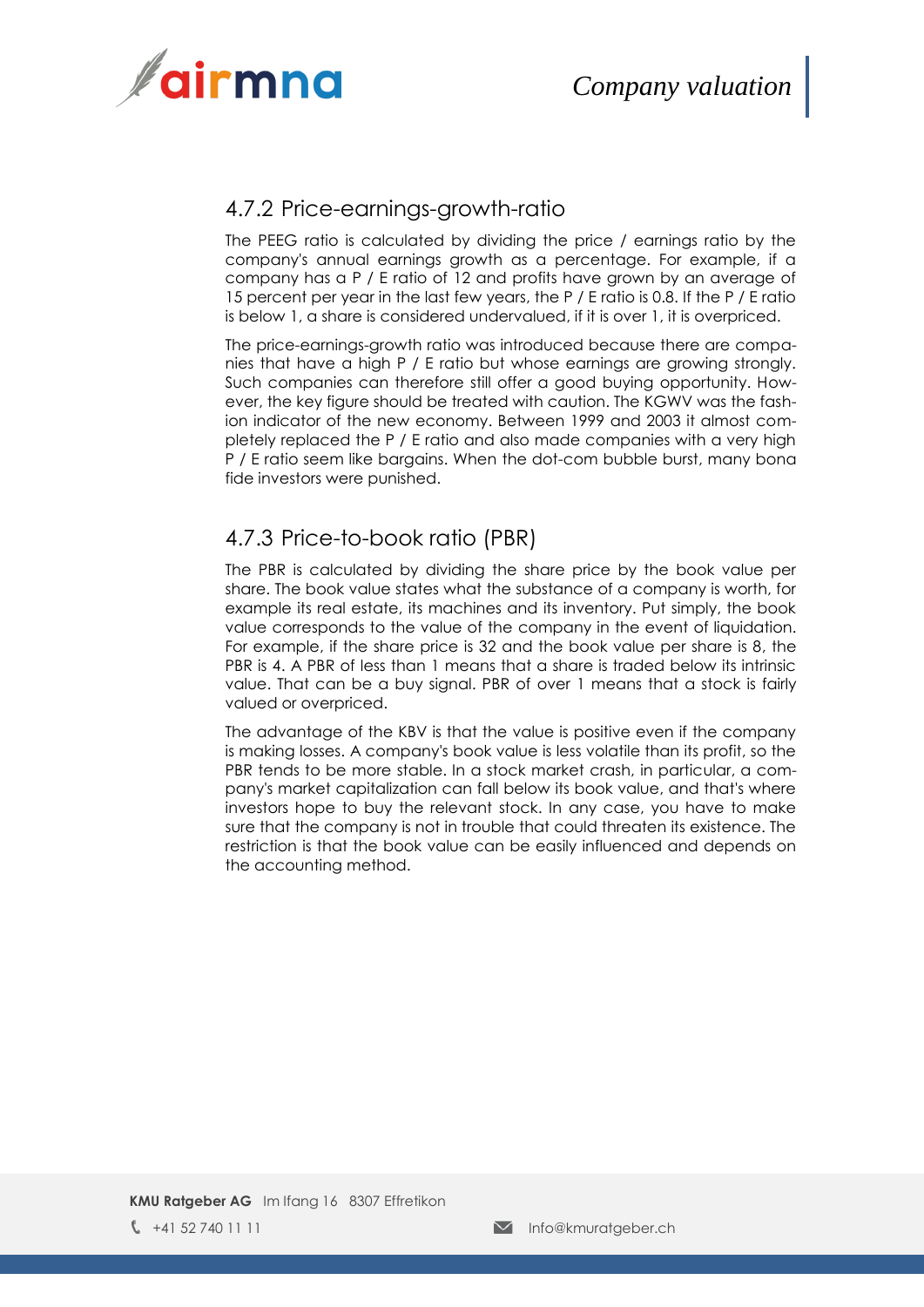

#### 4.7.4 Dividend yield

The dividend yield is the ratio of the dividend (profit distribution) per share and the share price, in percent. For example, if the stock price is 60 and the dividend per share is 2, the dividend yield is 3.33 percent. Dividend yields over 3 percent are considered good, those over 5 percent are considered very good.

You can think of the dividend as a kind of interest on the amount you spend on a company's stock. The dividend yield then corresponds to the interest rate. Accordingly, a company with a high dividend yield is considered attractive.

A regularly high dividend not only brings the shareholder corresponding income, it also indicates a stable and profitable business development of the company. While dividend yield is not a direct indication of a company's value, it can be used to compare dividend-paying stocks.

But there are also companies that try to divert attention from internal difficulties with a high dividend. In this case, the profit distribution could affect the substance of the company. The dividend yield can also be high because the stock price is low. In this case, the reasons for the lack of interest from investors must be determined.

#### 4.7.5 Price-to-sales ratio (PSR)

With the PSR, the share price is divided by the sales per share. For example, if the share price is 40 francs and sales per share 35, the KUV is 1.14. The PSR expresses how many years the company needs to reach its current market capitalization through its revenues alone (excluding expenses). If the PSR is less than 1, a share is usually undervalued.

The PSR offers a substitute valuation for companies that are currently not making a profit and for which the PSR ratio is therefore not defined. It can be about companies that have a cyclical course of business that are in a turnaround phase or young companies that are still making start-up losses.

Since the PSR varies greatly from sector to sector, this ratio is actually only suitable for comparing companies in the same sector.

The restriction is that the turnover alone does not mean too much. It only depicts what comes in. Expenses, expenses and costs are not taken into account. In the case of a company with an attractive KUV that is not making a profit, it is important to clarify precisely whether the company has the prospect of returning to profitability soon.